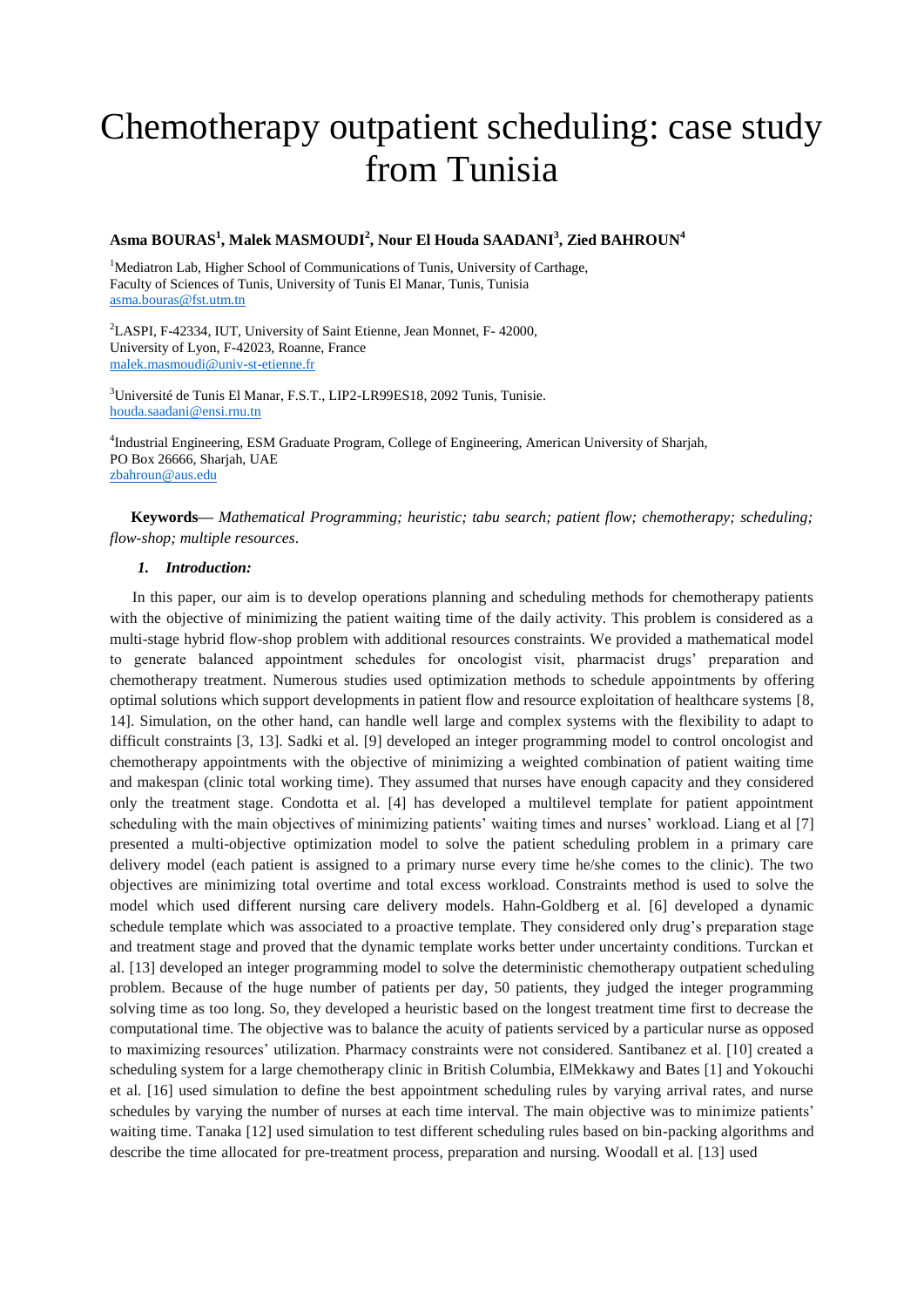simulation based optimization to define the optimal nurse schedules with the objective of minimizing expected waiting times. Dobish [5] studied the daily patient schedule and the duration of the treatments to better organize the flow patients and to permit enough time for each department to complete their part of treatment. Shashaani [11] developed an integer programming model to determine the optimal appointment schedule and use it as an input to the simulation model to estimate the impact of variability in service times on patient waiting times.

#### *2. Problem Statement*

The treatment process begins as follow: a patient goes to the laboratory to take a blood specimen collection. Then, he/she has a medical examination taken by his/her own primary doctor in the department. The primary doctor checks the appropriateness of a prior prescription based on the examination results. If the doctor approves the prescription, then the final order is given. There are two pharmacists who prepare the mixing of the drugs. After having the medical examination, the patient waits for her/his treatment. When drugs are ready, the nurse start setting up the patient and then control him/her along the injection. Patients receive their treatments while sitting on treatment seats (or chairs). One nurse can take care of four patients at the same time. After the treatment, she examines the patient and provides instructions for home care. The proposed problem can be considered as a multi stage flow shop problem with additional resources and parallel machine. It consists on assigning patients to different starting times of each stage of treatment process, which necessitates a specific resource with different requirements. To the best of our knowledge, there are no notable works, in the literature, that offer an efficient solution to this problem in reasonable time considering all treatment stages and all resources.

We developed a mathematical formulation of the problem and provided two solving techniquesto generate balanced appointment schedules for oncologist visit, pharmacist drugs' preparation and chemotherapy treatment. Numerical experiments based on real world data collected from a Tunisian clinic show the capability of the proposed method to reduce patients' waiting times.

#### *3. Deterministic approach*

In this paper we consider the same problem presented in Bouras et al. [2], it consists in assigning patients to different starting times of each stage of treatment process, which necessitates a specific resource with different requirements. The developed mathematical model generates balanced appointment schedules for chemotherapy unit taking into consideration the oncologist visit, pharmacist drugs' preparation and chemotherapy treatment.

#### *4. Approximate approach*

Since the mathematical model is not efficient to solve large instances i.e. optimal solutions cannot be found in a polynomial time especially with big instances, we decided to develop approximated techniques that can reach a satisfying solution in a reasonable time. To evaluate the performance of such methods and examine the quality of their solutions, we compare them to the best solution found by the MIP.

First, a construction heuristic (*H1*) is provided to solve the problem in a low computation time. The heuristic is composed of two steps: The first step is to arrange patients according to a priority degree that is calculated based on the processing time. The second step is dedicated to the patients' assignation to the machine. These two steps are applied to the first stage (consultation). The processing time here is the duration of the consultation. The two steps are repeated for the second stage and then for the third stage. The processing time for the second stage is the duration of the preparation and the processing time for the third stage is the duration of the injection. At each of the three stages, jobs (patients) are sorted in the decreasing order of their priority degrees (see algorithm) then assigned one by one to the less loaded machine. This approach allows avoiding machines' idle time.

Then, a tabu list local search (*H2*) is adapted to solve the problem under study. In the following, the detailed implementations of the TS are described. We, first, distinct two neighborhoods:

- Neighborhood *N1* is obtained by exchanging two non-successive patients in the first stage.
- Neighborhood *N2* is obtained by exchanging two successive patients in the first stage.

A tabu list is defined to avoid cyclic moves: inverse exchanges are forbidden during a certain number of iterations. The algorithm stops its searching process if *Nmax* successive iterations are performed without improving the current solution,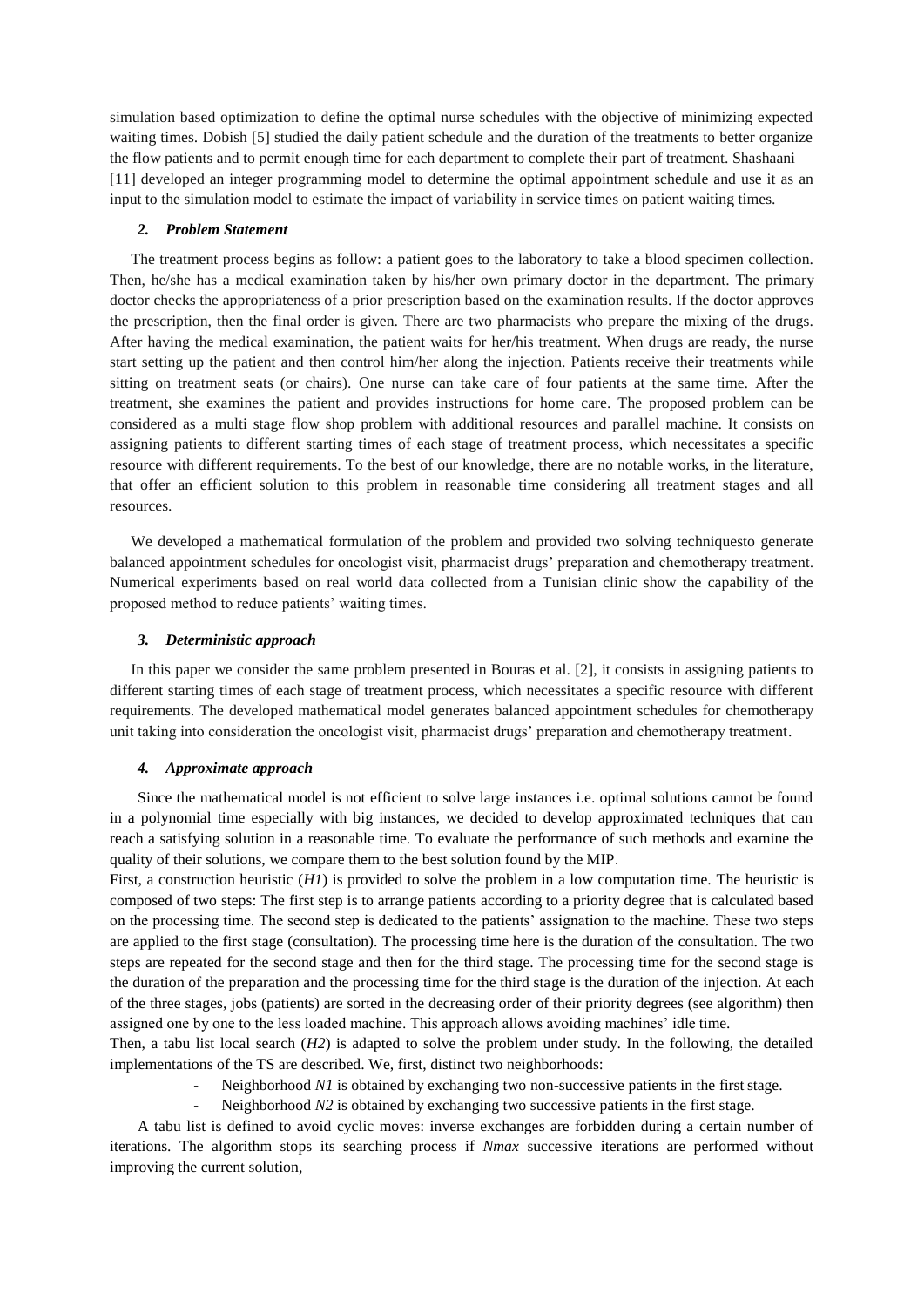### *5. Results*

Since the intention is for the model to be used in real time with real instances, it is important to note that for the majority of the runs, a feasible solution is found very quickly. We have varied the number of patients as follows: [5, 10, 15, 20, 25]. For each problem size, 5 tests were generated and solved. We tested the proposed model with 10 chairs, 2 pharmacists, 3 oncologists and 5 nurses. For the mathematical model, we obtained the optimum solution for all tested cases. The execution with Cplex is limited to a number of patients equal to 25 due to memory size problems. For each test, we calculate the relative gap between the solutions provided by Cplex and the metaheuristic. To improve the solution, we calibrated our metaheuristic to fix their parameters. This is done by running a series of tests. Every test is executed many times until we obtain close solutions from one execution to another. We fixed the stopping parameter Nmax of the tabu search to 500 for  $P > 5$  patients. For each instance, we took the solution returned by the heuristic H1 as initial solution and run our metaheuristic. The results showed that our metaheuristic can reach a satisfying solution in a reasonable timewith about 6% of average relative gap to the MIP solution. We resumed with studying the contribution of both the intensification procedures by running some tests with and without it, we noticed that it had a slight impact, as only 2% of the returned solution were better with the intensification procedures. The result is that the tabu search method is still very efficient and in the studied issue the big impact on scheduling is the starting patient order (in stage1).

#### *6. Conclusion*

In this paper, we proposed an exact resolution for scheduling patients for multiple stages in an outpatient chemotherapy department. We developed a MILP model where the objective is to minimize the waiting time of all patientduring daily activity in a Tunisian clinic. The model is formulated then tested with Cplex. It gave an optimal solution while P is less than 20 patients. We presented a heuristic that can reach satisfying solutions in a reasonable time and a metaheuristic method, a tabu search, in order to improve the solutions returned by the heuristic. We led then an experimental study and show that our heuristic had a good performance for small and medium instances. The experiments also show that our metaheuristic is good performing, with about 6% of average relative gap to the MIP solution.

The next step of this work is to introduce new neighborhood structures as well as an efficient intensification procedure to the tabu search method. We have then to study chemotherapy scheduling problem under uncertainty in the processing times of the operations.

#### *Reference*

- [1] Ahmed, Z., T.Y. ElMekkawy, and S. Bates. 2011. Developing an efficient scheduling template of a chemotherapy treatment unit: A case study." Australasian Medical Journal 4 (10): 575{588.
- [2] Bouras, A, Masmoudi, M., Saadani, N.H, and Bahroun,Z. A three-stage. Appointment scheduling for an Outpatient Chemotherapy Unit using integer programming. In 2017International Conference on Control, Decision and Information Technologies(CoDIT).
- [3] Cayirli T, Veral E, Rosen H (2006) Designing appointment scheduling systems for ambulatory care services. Health Care ManagSci 9: 47–58
- [4] Condotta, A., Shakhlevich, N.V., 2014. Scheduling patient appointments via multilevel template: A case study in chemotherapy. Oper. Res. Health Care 3, 129–144.
- [5] Dobish, R., 2003. Next-day chemotherapy scheduling: a multidisciplinary approach to solving workload issues in a tertiary oncology center. J. Oncol. Pharm. Pract. 9, 37–42.
- [6] Hahn-Goldberg, S., Carter, M., Beck, J.C., Trudeau, M., Sousa, P., Beattie, K., 2014. Dynamic optimization of chemotherapy outpatient scheduling with uncertainty. Health Care Manag. Sci. 17, 379–392.
- [7] Liang, B., Turkcan, A., 2015. Acuity-based nurse assignment and patient scheduling in oncology clinics. Health Care Manag. Sci.
- [8] Ozcarahan I., 2000, Allocation of Surgeries to Operating Rooms by Goal Progarming, Journal of Medical Systems, 6(24), 339-378.
- [9] Sadki, A., Xie, X., Chauvin, F., 2013. Planning oncologists of ambulatory care units. Decis. Support Syst. 55, 640–649.